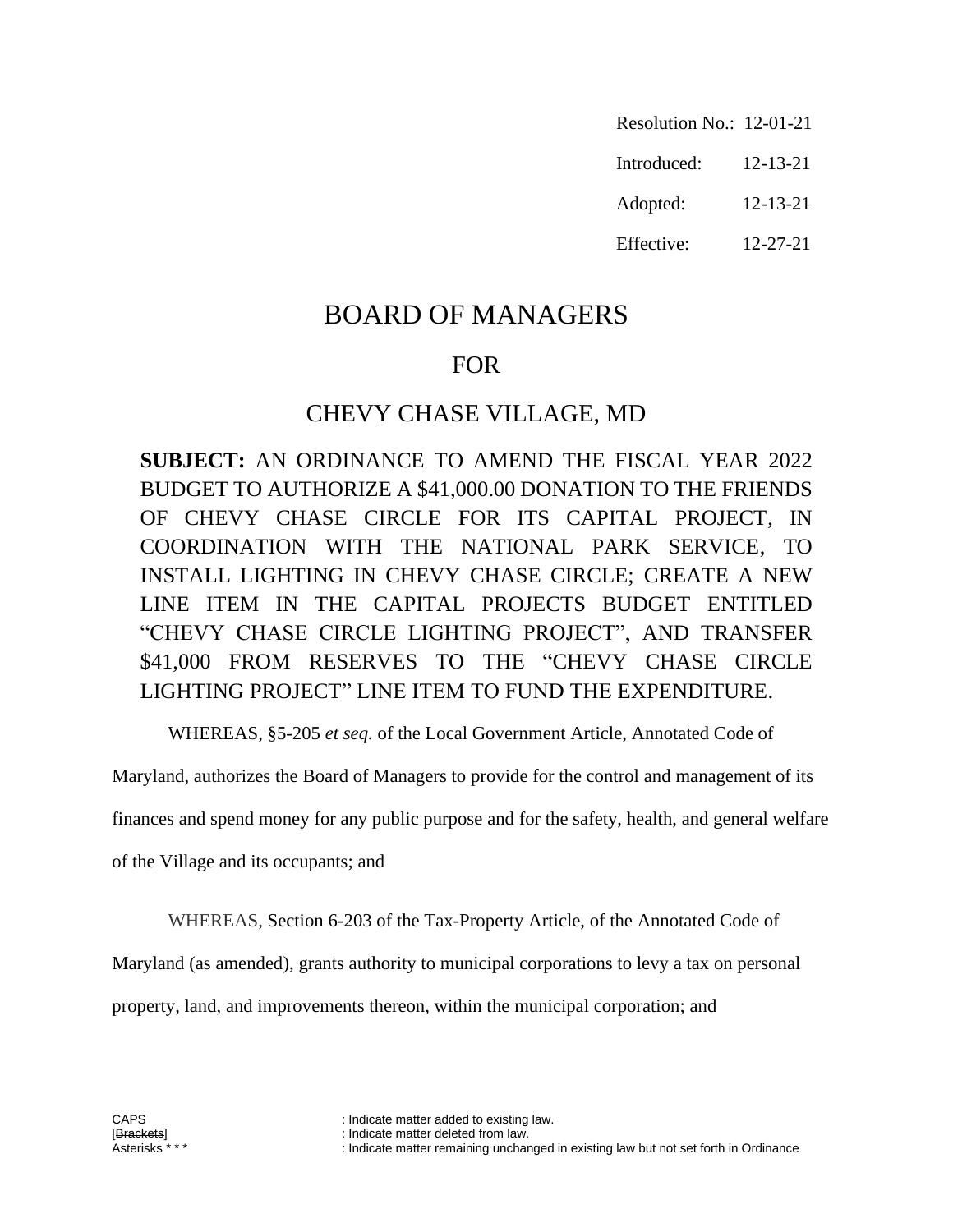WHEREAS, Section 206 of the Chevy Chase Village Charter authorizes the Board of Managers to adopt such ordinances as it deems necessary for the health, safety and welfare of the Village; and

WHEREAS, Section 403 of the Chevy Chase Village Charter authorizes the Board to adopt and amend a budget; and

WHEREAS, the Board of Managers has determined that \$41,000 should be donated toward the Friends of Chevy Chase Circle's capital project, in coordination with the National Park Service, to install lighting within the fountain in Chevy Chase Circle, that a new line item should be created in the 2022 Capital Projects budget entitled "Chevy Chase Circle Lighting Project", and that \$41,000 should be transferred from reserves to the "Chevy Chase Circle Lighting Project" line item to fund the expenditure; and

WHEREAS, the Board of Managers has determined that an amendment to the Budget Ordinance is required to reflect the transfer of funds; and

WHEREAS, the Board of Managers finds that the budget amendment as hereinafter set forth is necessary to assure the good government of the Village; for the protection and preservation of the Village's property, rights and privileges; for the preservation of peace and good order; for securing persons and property from violence, danger and destruction; and for the protection and promotion of the health, comfort, and convenience of the residents of the Village.

NOW THEREFORE, the Board of Managers of Chevy Chase Village does hereby adopt the following ordinance:

## AN ORDINANCE TO AMEND THE FISCAL YEAR 2022 BUDGET TO AUTHORIZE A \$41,000.00 DONATION TO THE FRIENDS OF CHEVY CHASE CIRCLE FOR ITS CAPITAL PROJECT, IN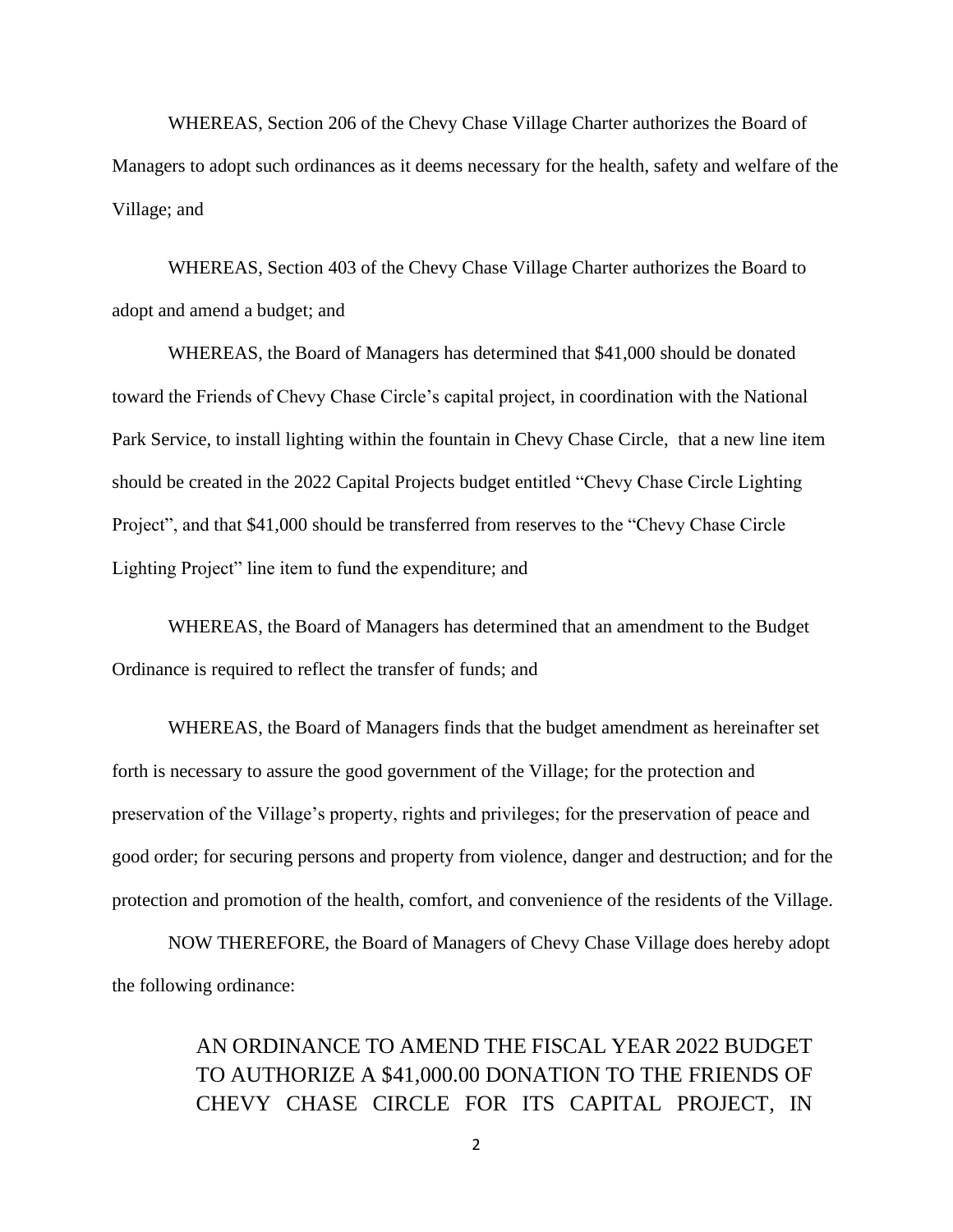COORDINATION WITH THE NATIONAL PARK SERVICE, TO INSTALL LIGHTING IN CHEVY CHASE CIRCLE; CREATE A NEW LINE ITEM IN THE CAPITAL PROJECTS BUDGET ENTITLED "CHEVY CHASE CIRCLE LIGHTING PROJECT", AND TRANSFER \$41,000 FROM RESERVES TO THE "CHEVY CHASE CIRCLE LIGHTING PROJECT" LINE ITEM TO FUND THE EXPENDITURE.

#### SECTION 1.

BE IT ORDAINED AND ORDERED this  $13<sup>th</sup>$  day of December, 2021, by the Board of Managers of Chevy Chase Village, acting under and by virtue of the authority granted to it by §5-201 *et seq.* of the Local Government Article, Annotated Code of Maryland, and Sec. 206 and 403 of the Village Charter, that the budget adopted for the 2022 fiscal year, from July 1, 2021 through June 30, 2022, be and the same hereby is amended to:

Authorize a donation of \$41,000 to the Friends of Chevy Chase Circle for its capital project in coordination with the National Park Service to install lighting within the fountain in Chevy Chase Circle and transfer \$41,000 from reserves to a new line item in the Capital Projects budget, entitled "Chevy Chase Circle Lighting Project" to fund this project.

AND BE IT FURTHER ORDAINED AND ORDERED, this  $13<sup>th</sup>$  day of December, 2021, by the Board of Managers of Chevy Chase Village, acting under and by virtue of the authority granted to it by §5-201 *et seq.* of the Local Government Article, Annotated Code of Maryland and Sec. 206 and Sec. 403 of the Village Charter that:

(1) If any part or provision of this ordinance is declared by a court of competent jurisdiction to be invalid, the part or provision held to be invalid shall not affect the validity of the ordinance as a whole or any remaining part thereof; and

3